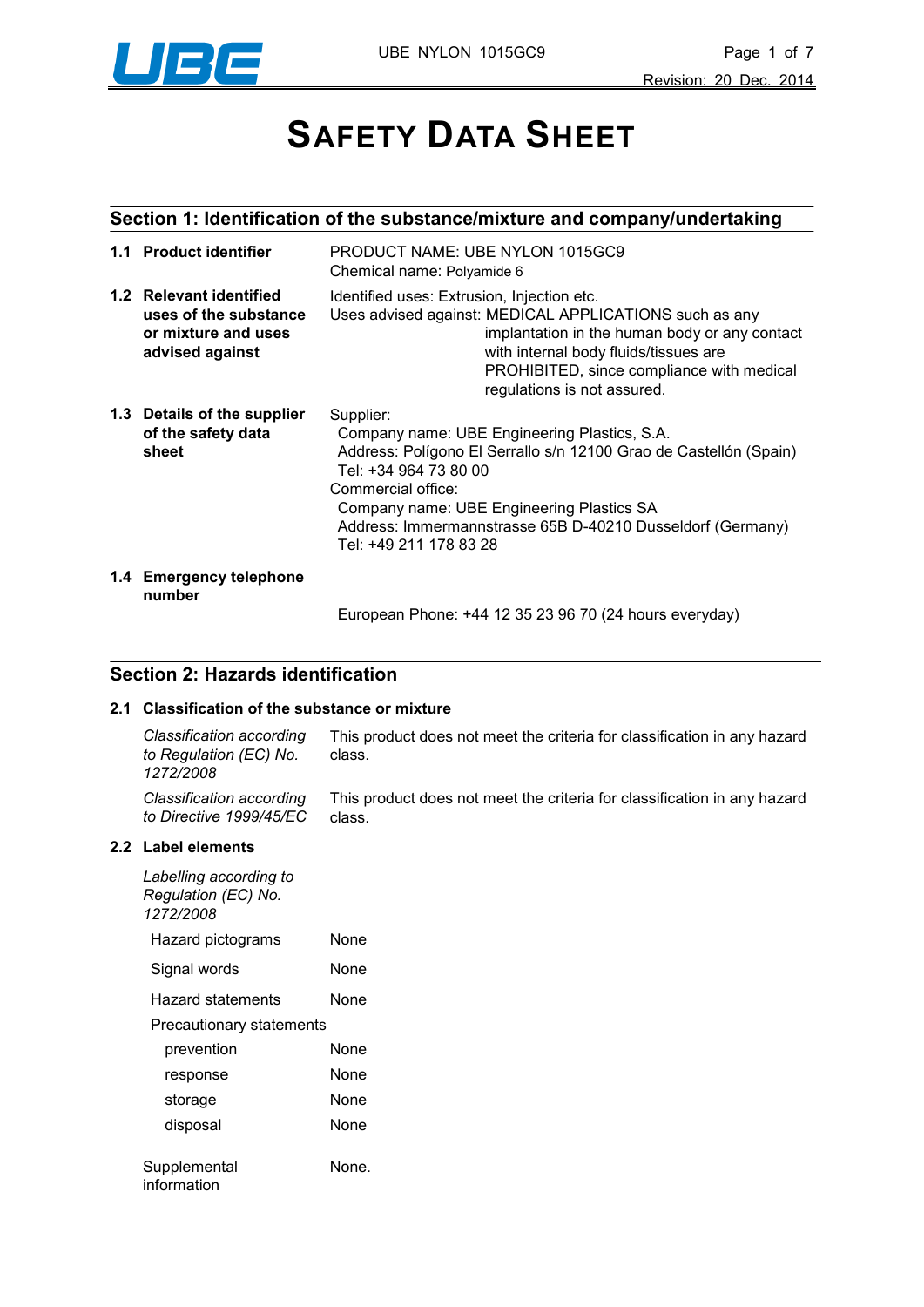| Labelling according to<br>Directive 1999/45/EC                      |                                                                                                                                                                                                          |
|---------------------------------------------------------------------|----------------------------------------------------------------------------------------------------------------------------------------------------------------------------------------------------------|
| Symbols                                                             | None                                                                                                                                                                                                     |
| Symbol letters                                                      | None                                                                                                                                                                                                     |
| R phrases                                                           | None                                                                                                                                                                                                     |
| S phrases                                                           | None                                                                                                                                                                                                     |
| 2.3 Other hazards                                                   | This product has potential hazards related its shape, its dimensions<br>and other physical characteristics.<br>- Mechanical irritation (itching)<br>- Exposure to airborne dusts and fibres (inhalation) |
| 2.4 The main symptoms<br>and emergency<br>summary after<br>exposure | Not found                                                                                                                                                                                                |

# **Section 3: Composition/information on ingredients**

| 3.1 Composition of Mixture |                |                                  |                             |            |
|----------------------------|----------------|----------------------------------|-----------------------------|------------|
| Declarable components      | Conc. $(wt\%)$ | <b>REACH</b><br>Registration No. | EC No.                      | CAS No.    |
| Polyamide 6                | > 51           | Non classified<br>constituent    | Not applicable<br>(Polymer) | 25038-54-4 |
| Glass fiber                | $~<$ 48        | Not applicable<br>(Article)      | 266-046-0                   | 65997-17-3 |
| <b>Others</b>              | < 1            |                                  |                             |            |

#### **3.2 Information of hazardous ingredients**

| <b>Components Name</b>                                             | Within the present knowledge of the supplier, this product does not<br>contain any hazardous ingredients in quantities requiring reporting. |
|--------------------------------------------------------------------|---------------------------------------------------------------------------------------------------------------------------------------------|
| Classification<br>according to<br>Regulation (EC) No.<br>1272/2008 | Not applicable                                                                                                                              |
| Classification<br>according to Directive<br>67/548/EEC             | Not applicable                                                                                                                              |

## **Section 4: First aid measures**

| 4.1 Description of first aid measures |                                                                                                                                                                            |  |
|---------------------------------------|----------------------------------------------------------------------------------------------------------------------------------------------------------------------------|--|
| Inhalation                            | If exposed to vapours from heating and molding material, remove to<br>fresh air. If symptoms, coughing and discomfort in nose and throat<br>remain, get medical attention. |  |
| <b>Skin</b>                           | Wash material off skin with plenty of water and soap.<br>If redness, itching or burning sensation develops, get medical<br>attention.                                      |  |
|                                       | If molten polymer contacts skin, cool immediately with cold and clean<br>water.                                                                                            |  |
|                                       | Do not attempt to peel the solidified polymer from skin, and get<br>medical attention for thermal burn.                                                                    |  |
|                                       |                                                                                                                                                                            |  |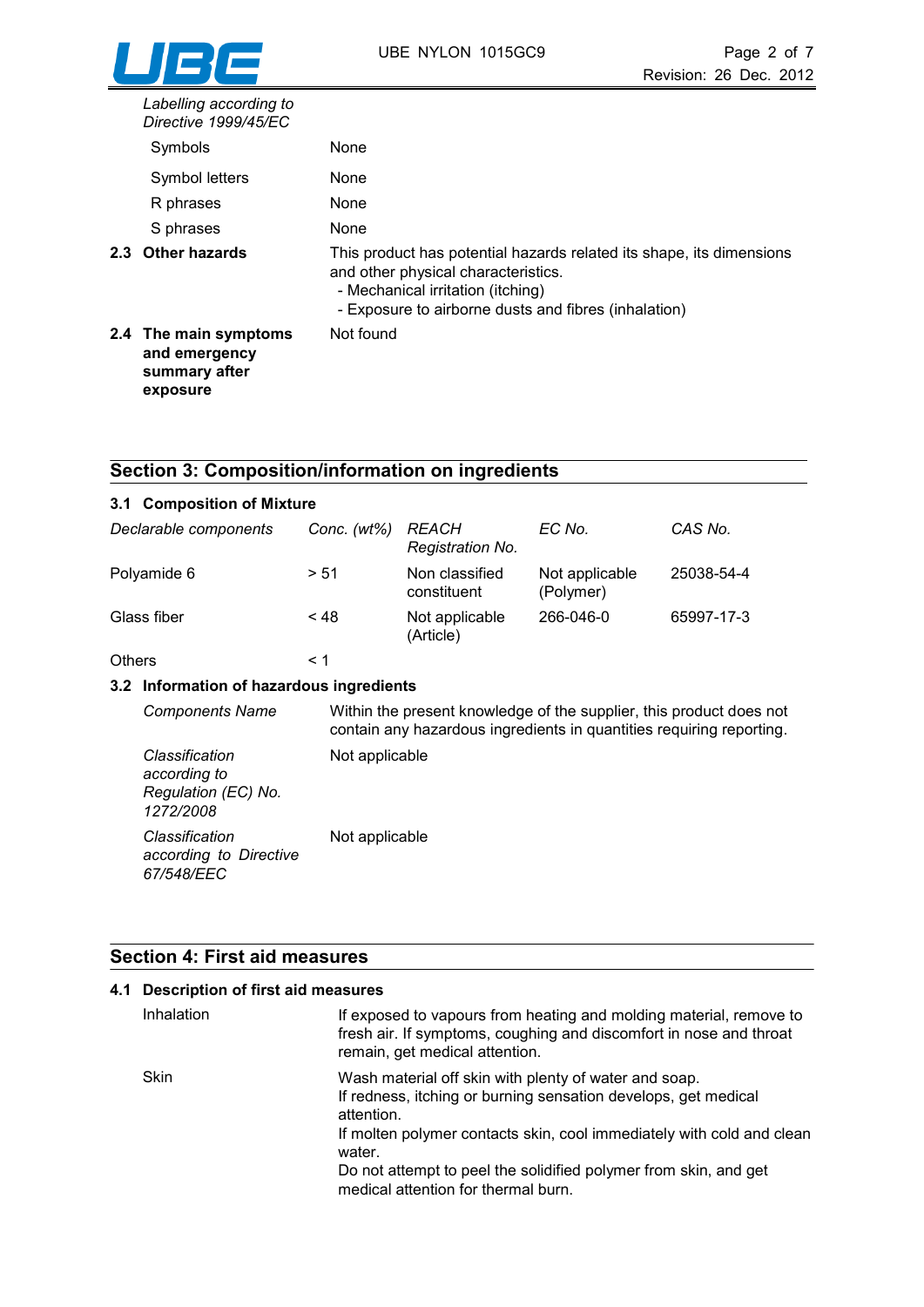

| Eye                                                                   | Immediately flush with plenty of clean water for at least 15 minutes.<br>If redness, itching or burning sensation develops, do not rub eyes<br>and immediately get medical attention.        |
|-----------------------------------------------------------------------|----------------------------------------------------------------------------------------------------------------------------------------------------------------------------------------------|
| Ingestion                                                             | If swallowed, wash out mouth thoroughly and give water to drink.<br>Seek immediate medical attention. Speed is essential. Do not induce<br>vomiting, unless instructed by medical personnel. |
| 4.2 Most important<br>symptoms and effects,<br>both acute and delayed | Expected to cause burns to skin. Irreversible dermatitis will occur if<br>you do not wash affected skin immediately and thoroughly.                                                          |
| 4.3 Indication of any<br>immediate medical                            | Not available                                                                                                                                                                                |

## **Section 5: Firefighting measures**

**attention and special treatment needed**

| 5.1 Extinguishing media                                           |                                                                                                                                                                        |
|-------------------------------------------------------------------|------------------------------------------------------------------------------------------------------------------------------------------------------------------------|
| Suitable                                                          | Water, dry chemical and carbon dioxide                                                                                                                                 |
| Unsuitable                                                        | None.                                                                                                                                                                  |
| 5.2 Special hazards<br>arising from the<br>substance or mixture   | May produce harmful gasses, primary CO, CO2 and small amount of<br>HCN and NH3.                                                                                        |
| 5.3 Advice for firefighters                                       | Remove containers from fire or cool them with water spray.<br>Firefighters should wear an approved self-contained breathing<br>apparatus and full protective clothing. |
| 5.4 Special protective<br>device to protect the<br>fire fighters. | Put protective equipment such as self-contained breathing apparatus<br>and firefighter suit etc.                                                                       |

#### **Section 6: Accidental release measures**

| 6.1 Personal precautions,<br>protective equipment<br>and emergency<br>procedures | For large-scale spills, ensure full personal protection is worn (see<br>Section 8). Stop leak if possible without personal risk. |
|----------------------------------------------------------------------------------|----------------------------------------------------------------------------------------------------------------------------------|
| 6.2 Environmental<br>precautions                                                 | Prevent from contaminating soil and/or from entering, sewage,<br>drainage systems and/or bodies of water.                        |
| 6.3 Methods and material<br>for containment and<br>cleaning up                   | Sweep up to prevent slipping on polymer pellets and collects into<br>suitable containers for disposal.                           |
| 6.4 Reference to other<br>sections                                               | For recommended personal protective equipment, see Section 8.<br>For disposal considerations, see Section 13.                    |
| 6.5 Precautious<br>measures to prevent<br>secondary hazards                      | Remove combustible materials and ensure adequate ventilation.                                                                    |

# **Section 7: Handling and storage**

**7.1 Precautions for safe** At molding process, avoid inhalation of vapours from machine and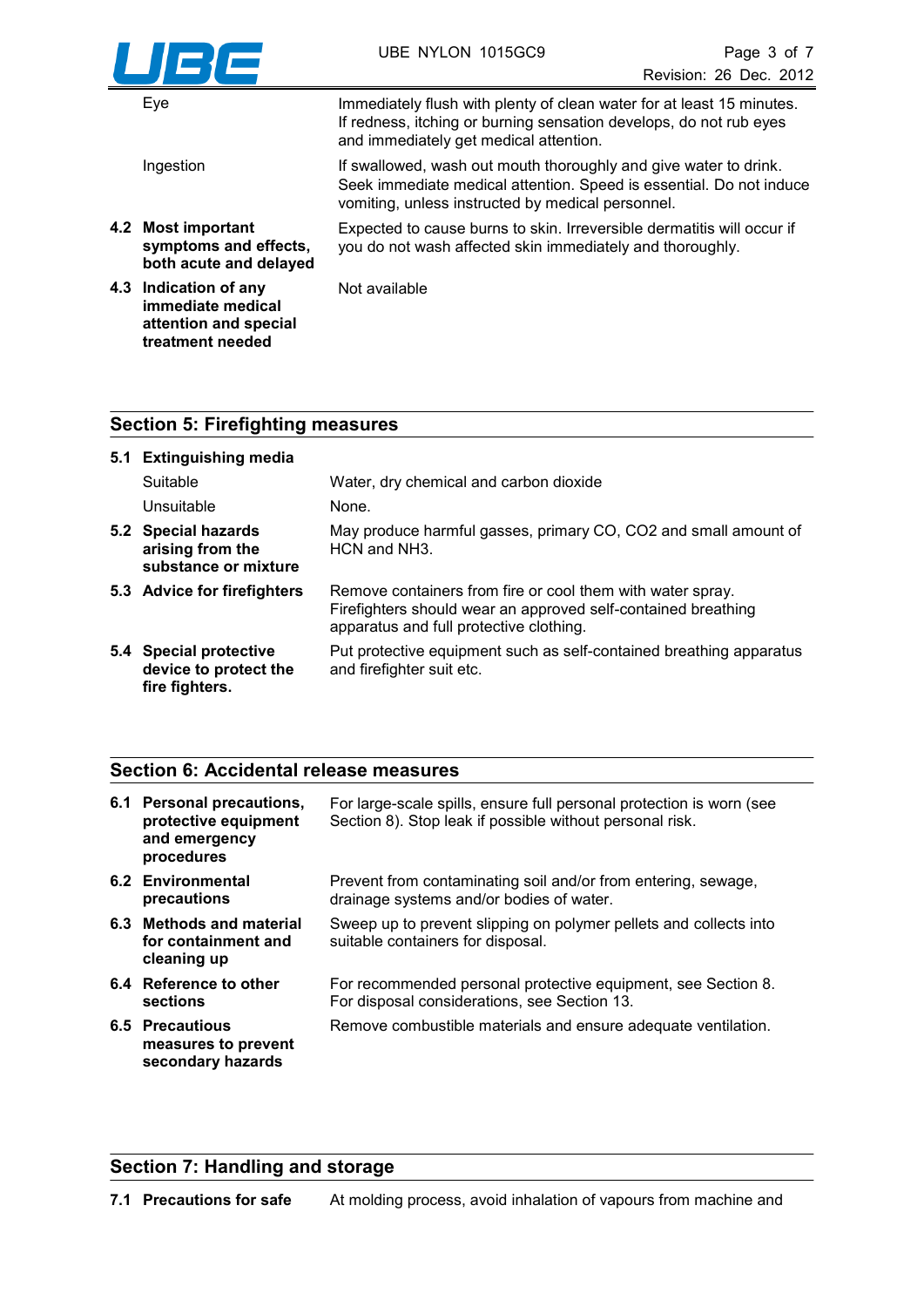

| handling                                                               | contacting with molten polymer. Reinforcing material and polymer dust<br>may cause irritation and redness of skin and eye.<br>After handling, wash with soap and plenty of clean water.<br>Not to eat, drink and smoke in work areas.<br>Remove contaminated clothing and protective equipment before<br>entering eating areas. |
|------------------------------------------------------------------------|---------------------------------------------------------------------------------------------------------------------------------------------------------------------------------------------------------------------------------------------------------------------------------------------------------------------------------|
| 7.2 Conditions for safe<br>storage, including any<br>incompatibilities | In case of pellet, transfer of polymer pellets will produce static<br>electricity. This should be reduced or eliminated as much as possible<br>since they provide a source of ignition for flammable vapour or gasses<br>that may be present in an industrial area or can shock operators.                                      |
| 7.3 Specific end use(s)                                                | No additional information available.                                                                                                                                                                                                                                                                                            |

## **Section 8: Exposure controls/personal protection**

#### **8.1 Control parameters**

|     | EU limit values                       | As Caprolactam, monomer polyamide 6<br>TLVA: 10 mg/m3                                                                                                                                                                                                                                                                                                                       |
|-----|---------------------------------------|-----------------------------------------------------------------------------------------------------------------------------------------------------------------------------------------------------------------------------------------------------------------------------------------------------------------------------------------------------------------------------|
|     | US limit values                       | As Caprolactam, monomer polyamide 6:<br>ACGIH : 5mg/m <sup>3</sup> ; (TWA)<br>As particulates not otherwise regulated (Polyamide 6 & continuous<br>filament glass fibers):<br>OSHA 15mg/m3 (TWA); total dust<br>5 mg/m3 (TWA); respirable dust                                                                                                                              |
|     | Other: human health<br>(DNELs, DMELs) | Not available.                                                                                                                                                                                                                                                                                                                                                              |
|     | Other: environmental<br>(PNEC)        | Not available.                                                                                                                                                                                                                                                                                                                                                              |
| 8.2 | <b>Exposure controls</b>              |                                                                                                                                                                                                                                                                                                                                                                             |
|     | <b>Engineering controls</b>           | Adequate ventilation should be maintained at handing.<br>Additionally, local exhaust ventilation recommended at molding<br>process.                                                                                                                                                                                                                                         |
|     | Personal protective<br>equipment      | Respiratory: Unnecessary under normal processing.<br>Hand protection: At treating hot polymer or molding process, heat-<br>resistant leather gloves should be required<br>Eye protection: Safety goggles should be worn. At treating hot<br>polymer or molding, face shield should be<br>recommended.<br>Skin protection: Safety shoes or boots. Chemical resistant clothes |
|     | Environmental exposure<br>controls    | Do not empty into drains or the aquatic environment.                                                                                                                                                                                                                                                                                                                        |

## **Section 9: Physical and chemical properties**

#### **9.1 Information on basic physical and chemical properties**

| Appearance                  | White pellets             |
|-----------------------------|---------------------------|
| Odour                       | Slight Odour              |
| Odour threshold             | Not applicable.           |
| pH                          | Not applicable.           |
| Melting/freezing point      | 215 - 225 °C (PA6)        |
| Initial boiling point/range | Not tested.               |
| Flash point                 | Not tested.               |
| Evaporation rate            | Not applicable for solid. |
| Flammability (solid, gas)   | Not tested.               |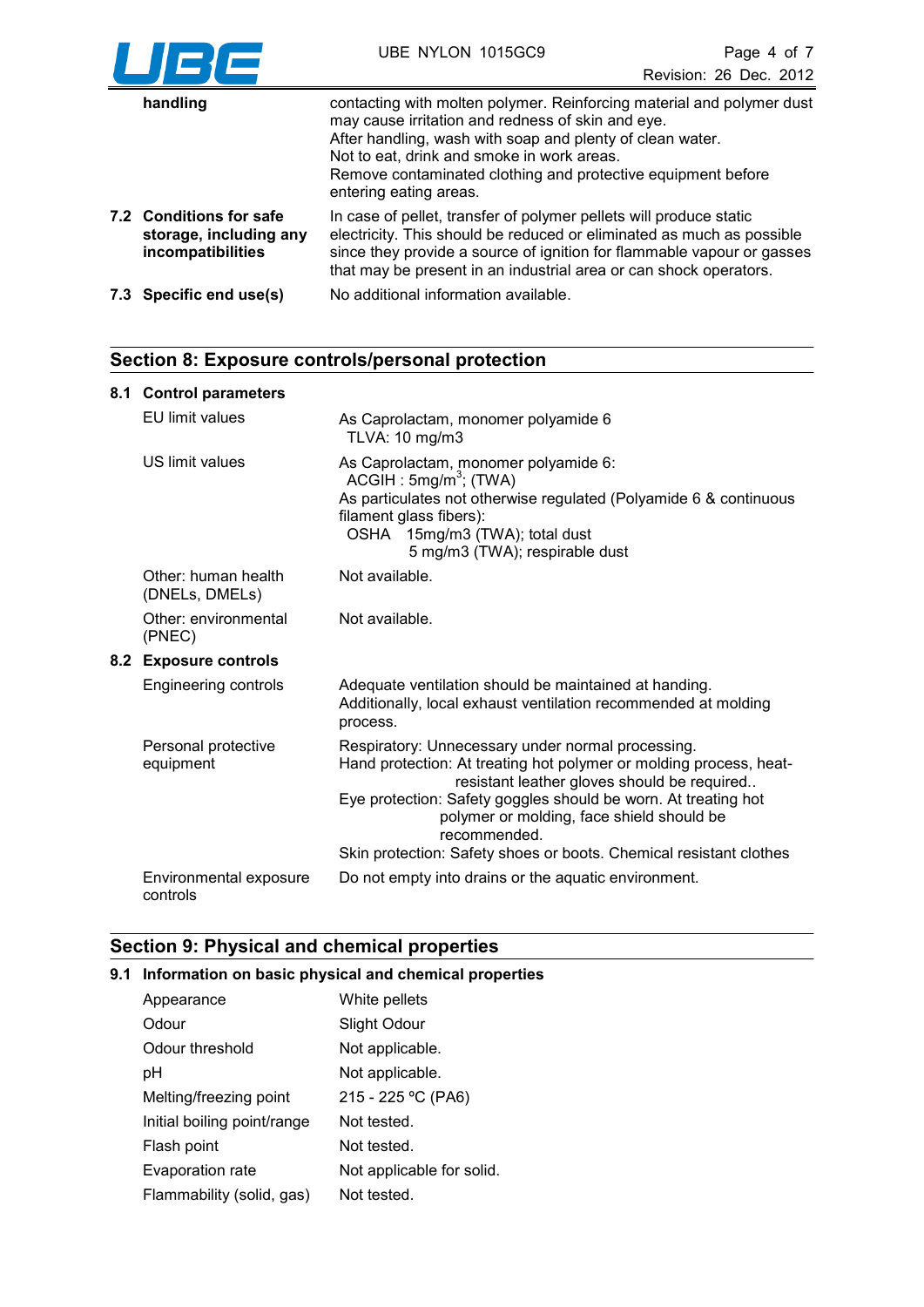

| Flamm. or expl. limits      | Not applicable for solid.    |
|-----------------------------|------------------------------|
| Vapour pressure             | Not applicable for solid.    |
| Vapour density              | Not applicable for solid.    |
| Relative density            | Not tested.                  |
| Solubilities                | Water solubility: Negligible |
| Partition coeff. $(K_{ow})$ | Not applicable.              |
| Auto-ignition temp.         | Not tested.                  |
| Decomposition temp.         | Not tested.                  |
| Viscositv                   | Not applicable for solid.    |
| <b>Explosive properties</b> | Not explosive.               |
| Oxidising properties        | Not oxidising.               |
| 9.2 Other information       | Not available                |

# **Section 10: Stability and reactivity**

| <b>10.1 Reactivity</b>                             | No additional information available.                                              |
|----------------------------------------------------|-----------------------------------------------------------------------------------|
| <b>10.2 Chemical stability</b>                     | Stable under recommended storage and handling conditions.                         |
| 10.3 Possibility of<br>hazardous reactions         | No additional information available.                                              |
| 10.4 Conditions to avoid                           | Avoid heat, flames, sparks and other sources of ignition and high<br>temperature. |
| 10.5 Incompatible materials                        | Strong acids, bases and oxidizing agents                                          |
| <b>10.6 Hazardous</b><br>decomposition<br>products | Primary CO, CO <sub>2</sub> and small amount of HCN, NH <sub>3</sub>              |

# **Section 11: Toxicological information**

### **11.1 Information on toxicological effects**

| Acute toxicity                       | Not classified (Lack of data)                                                                                                                                                       |
|--------------------------------------|-------------------------------------------------------------------------------------------------------------------------------------------------------------------------------------|
| Skin corrosion/irritation            | As continuous filament glass fibers:<br>Dusts and fibres may cause a purely mechanical irritation to skin.<br>Skin contact with fibers may cause itching and short term irritation. |
| Serious eye<br>damage/irritation     | As continuous filament glass fibers:<br>Dusts and fibres may cause a purely mechanical irritation to eye.<br>Eye contact with fibers may cause short term mechanical irritation.    |
| Respiratory or skin<br>sensitisation | Not classified (Lack of data)                                                                                                                                                       |
| Germ cell mutagenicity               | Not classified (Lack of data)                                                                                                                                                       |
| Carcinogenicity                      | As continuous filament glass fibers:<br>IARC 3, No classification exists with regard to its carcinogenicity in<br>humans.                                                           |
| Reproductive toxicity                | Not classified (Lack of data)                                                                                                                                                       |
| STOT-single exposure                 | Not classified (Lack of data)<br>Ingestion may cause short term mechanical irritation of the stomach<br>and intestines.                                                             |
| STOT-repeated<br>exposure            | Not classified (Lack of data)                                                                                                                                                       |
| Aspiration hazard                    | As continuous filament glass fibers:<br>Tentative irritating at working exposure.                                                                                                   |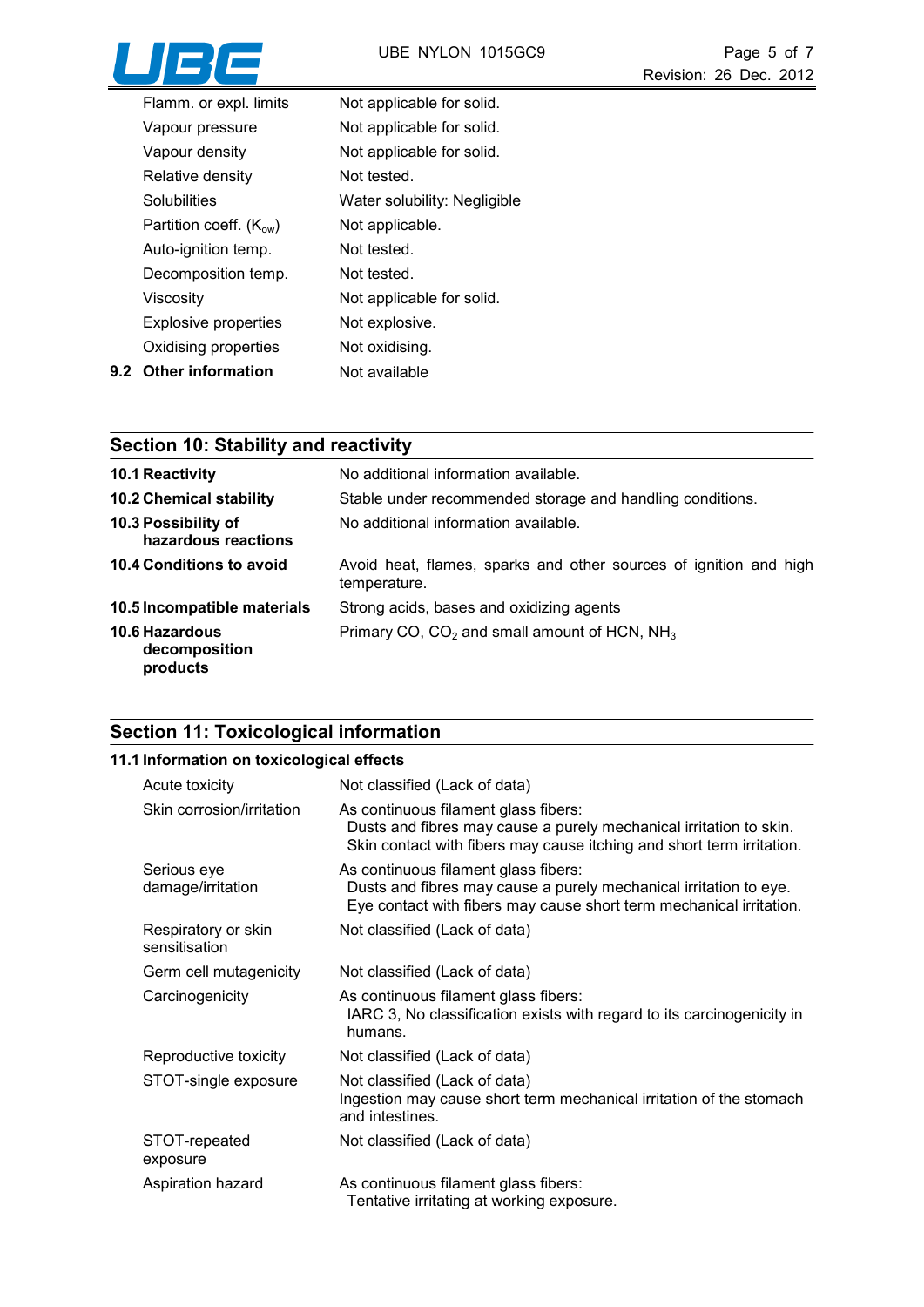

## **Section 12: Ecological information**

| <b>12.1 Toxicity</b>                       | No additional information available |
|--------------------------------------------|-------------------------------------|
| 12.2 Persistence and<br>degradability      | No additional information available |
| <b>12.3 Bioaccumulative</b><br>potential   | No additional information available |
| 12.4 Mobility in soil                      | No additional information available |
| 12.5 Results of PBT and<br>vPvB assessment | No additional information available |
| 12.6 Other adverse effects                 | No additional information available |

#### **Section 13: Disposal considerations**

**the IBC Code**

| 13.1 Waste treatment<br>methods | Disposal must be in accordance with current national and local<br>regulations. Chemical residues generally count as special waste.<br>General EU requirements are given in Directive 2008/98/EC. |
|---------------------------------|--------------------------------------------------------------------------------------------------------------------------------------------------------------------------------------------------|
|                                 | Packaging may contain residues of the product and should be<br>treated accordingly. Do not dump this material into sewers, on the<br>ground, or into any body of water.                          |

#### **Section 14: Transport information 14.1 UN Number** The mixture is not classified. **14.2 UN proper shipping name** The mixture is not classified. **14.3 Transport hazard class(es)** The mixture is not classified. **14.4 Packing group** The mixture is not classified. **14.5 Environmental hazards** Not classified as environmentally hazardous. **14.6 Special precautions for user** No dangerous good in sense of transport regulations. **14.7 Transport in bulk according to Annex II of MARPOL73/78 and**  Not applicable.